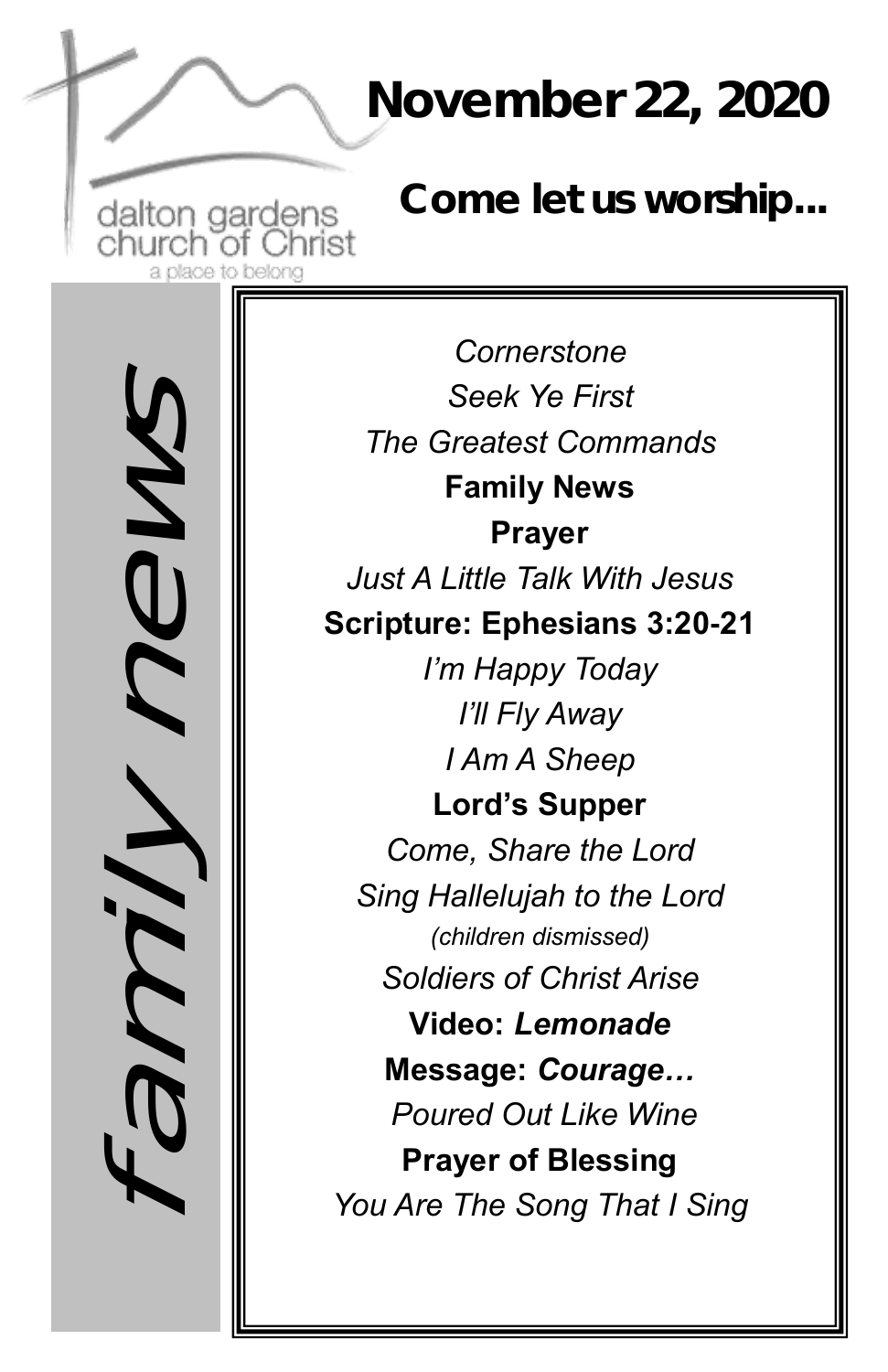## *church family update...*

*Newby Ginnings food drive…* We hope to take a van load of food over to **Newby Ginnings** on November 30th. Please bring what you can over the next two Sundays. **We are looking for non-perishable items like: canned vegetables, canned fruit, canned meat, stew is always a high demand item… And of course chili, or other soups.** Also, you may bring holiday oriented things like cranberry sauce, stuffing mixes, cookies, pies, etc. But because of COVID there can be nothing homemade and everything properly packaged and not close to any expiration dates. **AND… this group serving returning vets,** has a desperate need for blankets and towels. So please consider buying some towels or blankets and bringing them to the church building too.

*Our Live Stream is rolling now...* Ok we have had some set backs. We know the sound has been a little strange and the picture has occasional had some issues too. But please know a group of people work on this every week to make it better. Turns out broadcasting live is a tad more complicated than we first thought, but we will figure it out and we hope you will hang in there with us. **PS:** Your home Wi-Fi system also plays a major role in how you receive the *Live Stream*. You might want to check that on your end too.

*Please let us know if anyone has any needs…* We are here help, but also trying to be extra careful during the pandemic. I can't tell you how important it is to stay

connected during this strange time and it requires both the effort of those coming to the building and those sheltering at home. Please let us know what is happening with everyone and let us know how we can help. Blessings.

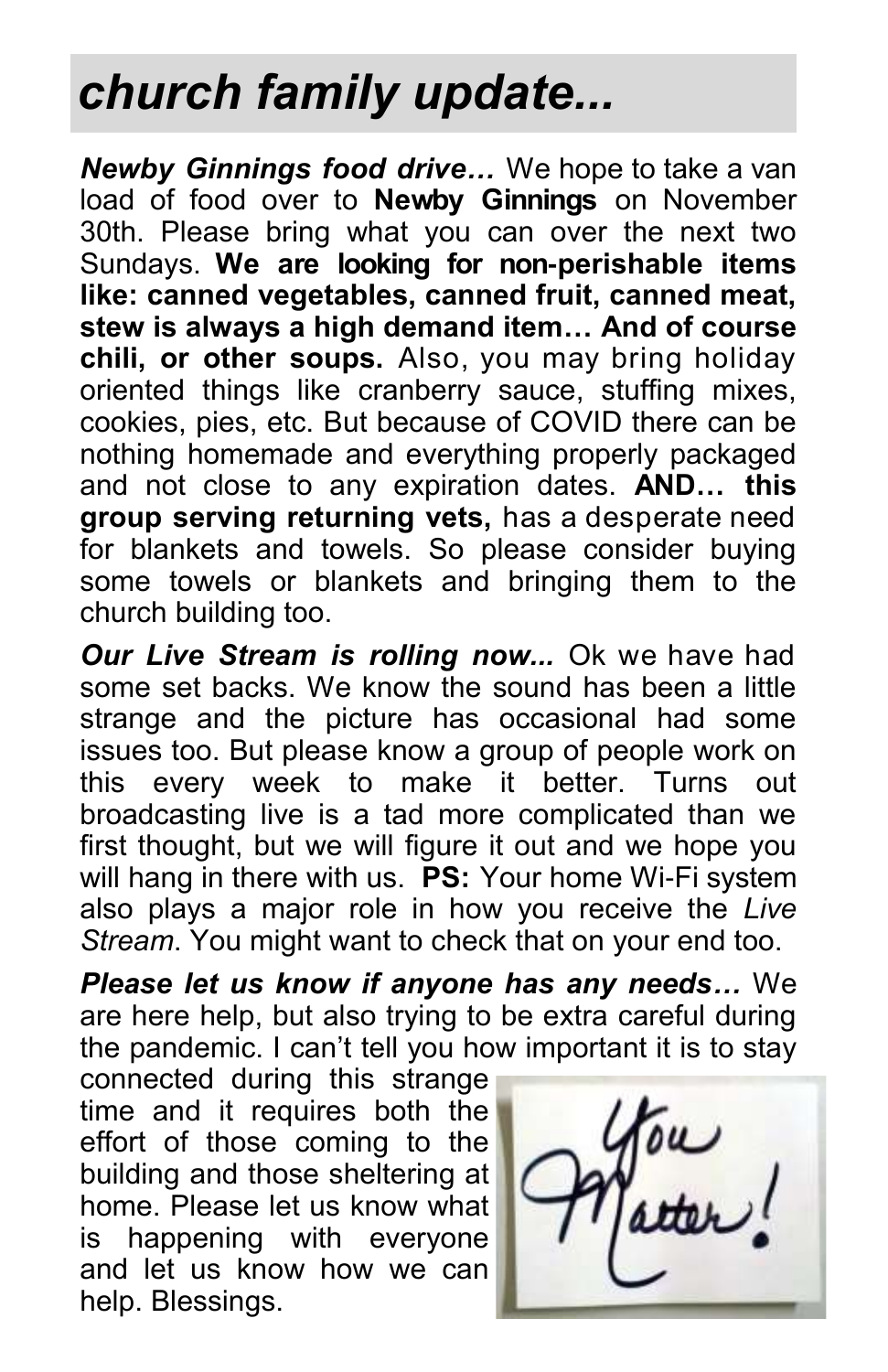"I believe in Christianity as I believe that the sun has risen: not only because I see it but because by it I see everything else." ~C.S. Lewis~

# Crowns N Thorns DG Youth

### **Highway Clean-Up!**

**Hey Youth! This December 6th, weather permitting, we will be cleaning up our side of Highway 95!** 

> For More Information Contact Christian @ 1-406-480-9017



We have had a great group a teens participating in Friday Night Lights Youth Group every Friday from 6-8 pm!

It has been such a great time of fellowship! If you are interested in coming, enjoying games, and fellowship! Please come we would love to have you!

#### WiFi Password: John3:16  $\ddot{\phantom{0}}$

*Communication Cards are a major way to share prayer requests and thanksgivings. Please complete a card each Sunday. If you can't be with us then please communicate by email or call the church office with your needs.*